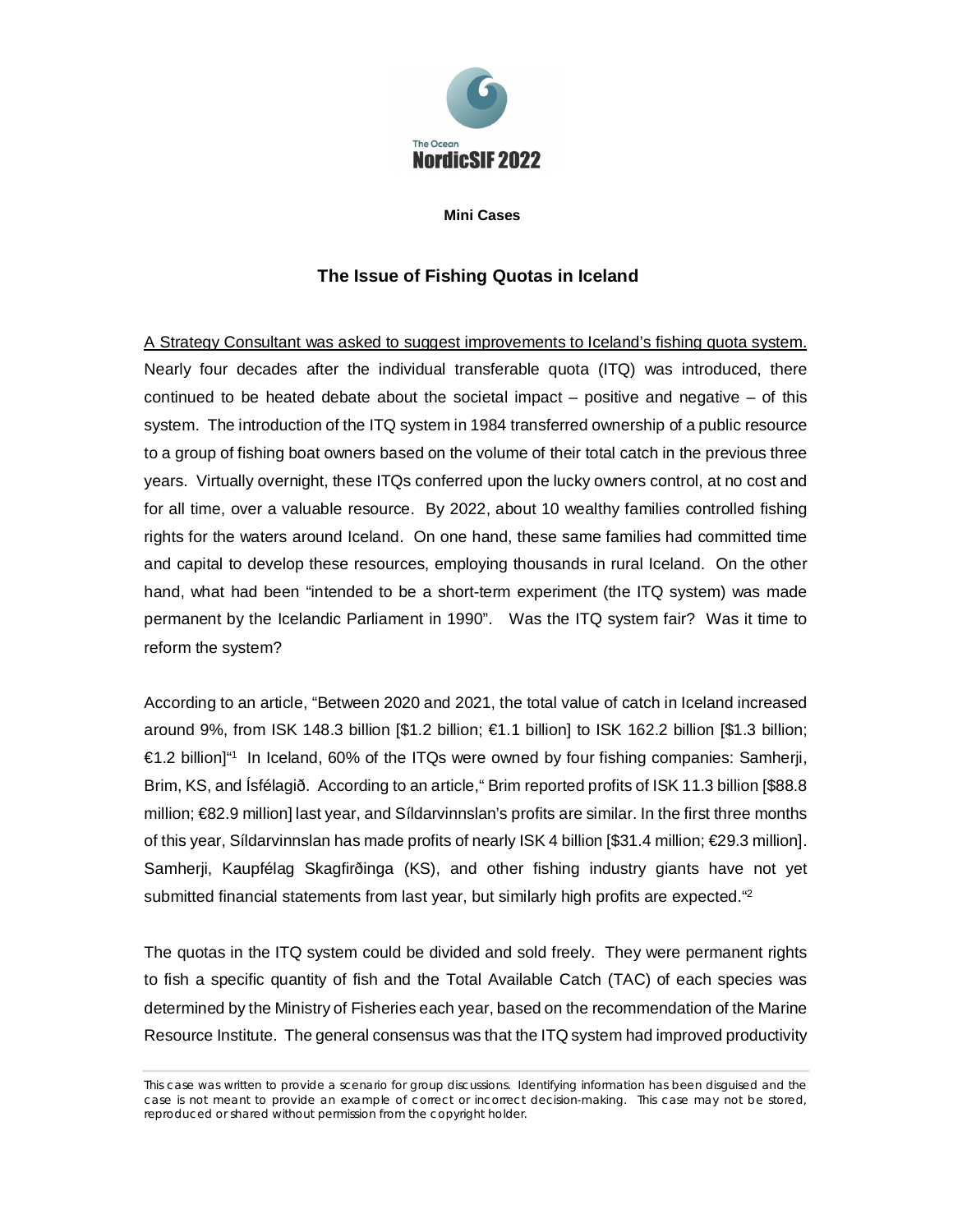

in the fishing industry, the quality of fish caught has increased, there had been consolidation in the industry and there were fewer fishing vessels in total. Last, owners of the ITQs could benefit from selling them.<sup>3</sup> Exhibit 1 shows that profits in the industry rose as the number of vessels fell. Exhibit 2 indicates that the move to ITQs has resulted in a rebound in cod stocks.

One point of discontent was in how the quotas were initially allocated, and whether subsequent generations of new entrants would be disadvantaged by the need to purchase quotas. Now that the quotas had been bought and sold several times it seemed difficult to find a way to claw back any excess profits the initial vessel owners may have enjoyed. There had been a few attempts to correct any perceived unfairness the initial distribution caused.

First, the government exempted, initially, the smallest vessels (less than 10 gross registered tons) from the ITQ system. This exemption backfired when small vessels increased their share of the cod catch from 3.77% in 1984 to 35% by 1994-95. By 2004, the Ministry of Fisheries required these small boats to be part of the ITQ system.

Second, special regional quotas, distributed by the Ministry of Fisheries, were introduced in 2002 to support fishing in rural regions. While a small share of the TAC, these regional quotas came from the TAC available to other quota holders.

Third, in 2009, small vessel owners could apply for specific licenses to fish for cod using handline fishing methods and only during the summer months. There were catch limits and zone limits as well. One drawback of this system was that this "coastal fishery system rapidly turned into a derby-style fishery, where fishers compete to fish as much as quickly as possible, and the economic efficiency and results on the ease of entry of newcomers is questionable. This fishery is mostly carried out by seasoned fishers that had already left the industry or are still quota holders."<sup>4</sup>

Fourth, in 2012 a resource rent tax was implemented to "remedy some of the distributional issues related to the initial free allocation of quotas."<sup>5</sup> This tax, in an attempt at fairness, took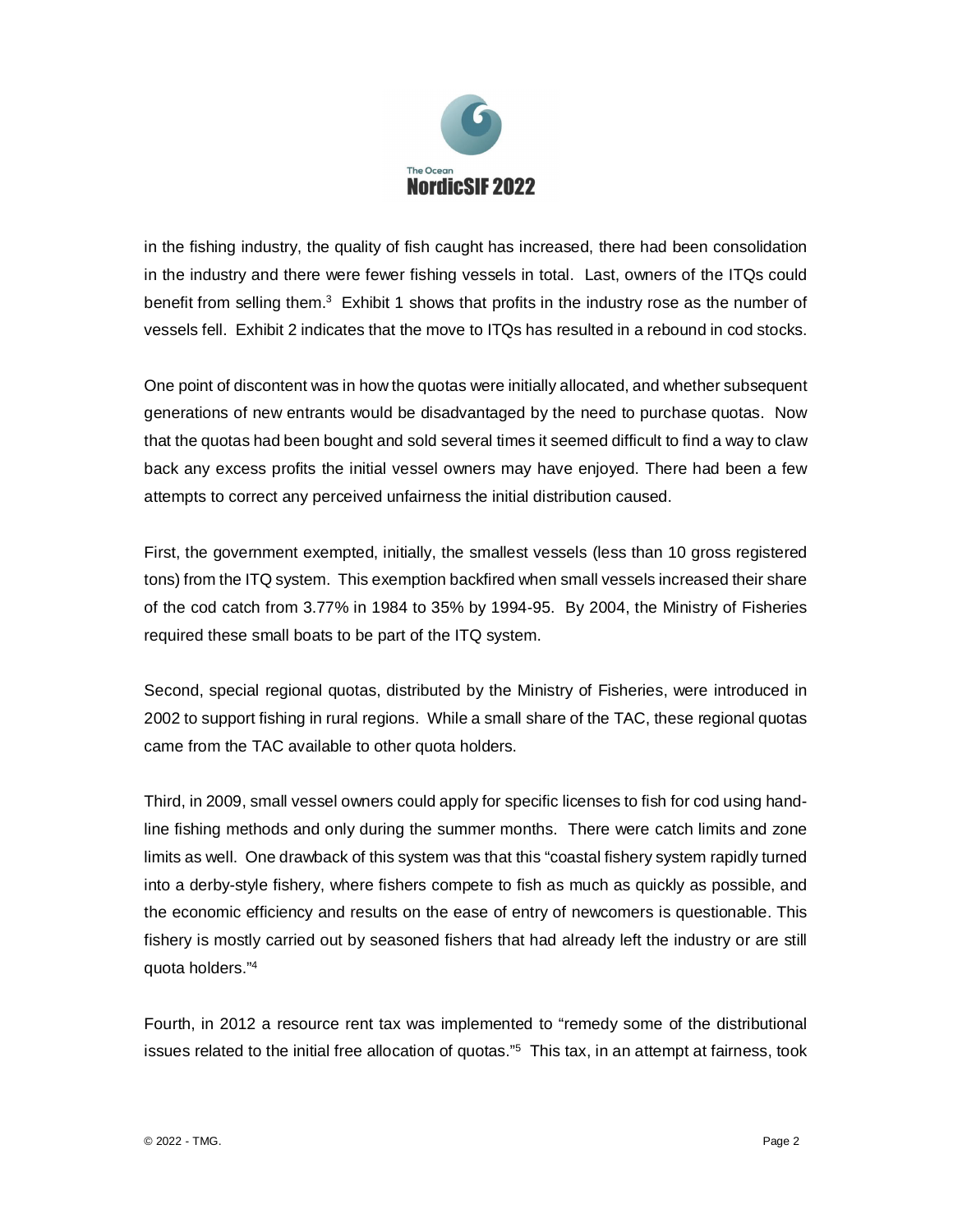

into account the profitability of harvesting different fish species: "The tax levied on the industry amounted to ISK 12.8 billion for the fishing year 2012/13 and ISK 7.7 billion for the fishing year 2014/15.24 To put this into perspective, net profits of fishing firms (EBT) amounted to ISK 14.8 billion in 2014 and total tax receipts from Icelandic firms (tax on revenue and profits) amounted to roughly ISK 58.6 billion in 2015 (Statistics Iceland, 2014; Fjársýsla ríkisins, 2016). The revenues from the resource rent tax accrue to the general government budget."<sup>6</sup>

One alternative being discussed was whether ITQs should be abolished. In its place, fishing rights could be auctioned off annually, with a special allocation for rural regions and or new entrants. The Consultant looked at the current situation and wondered what to recommend.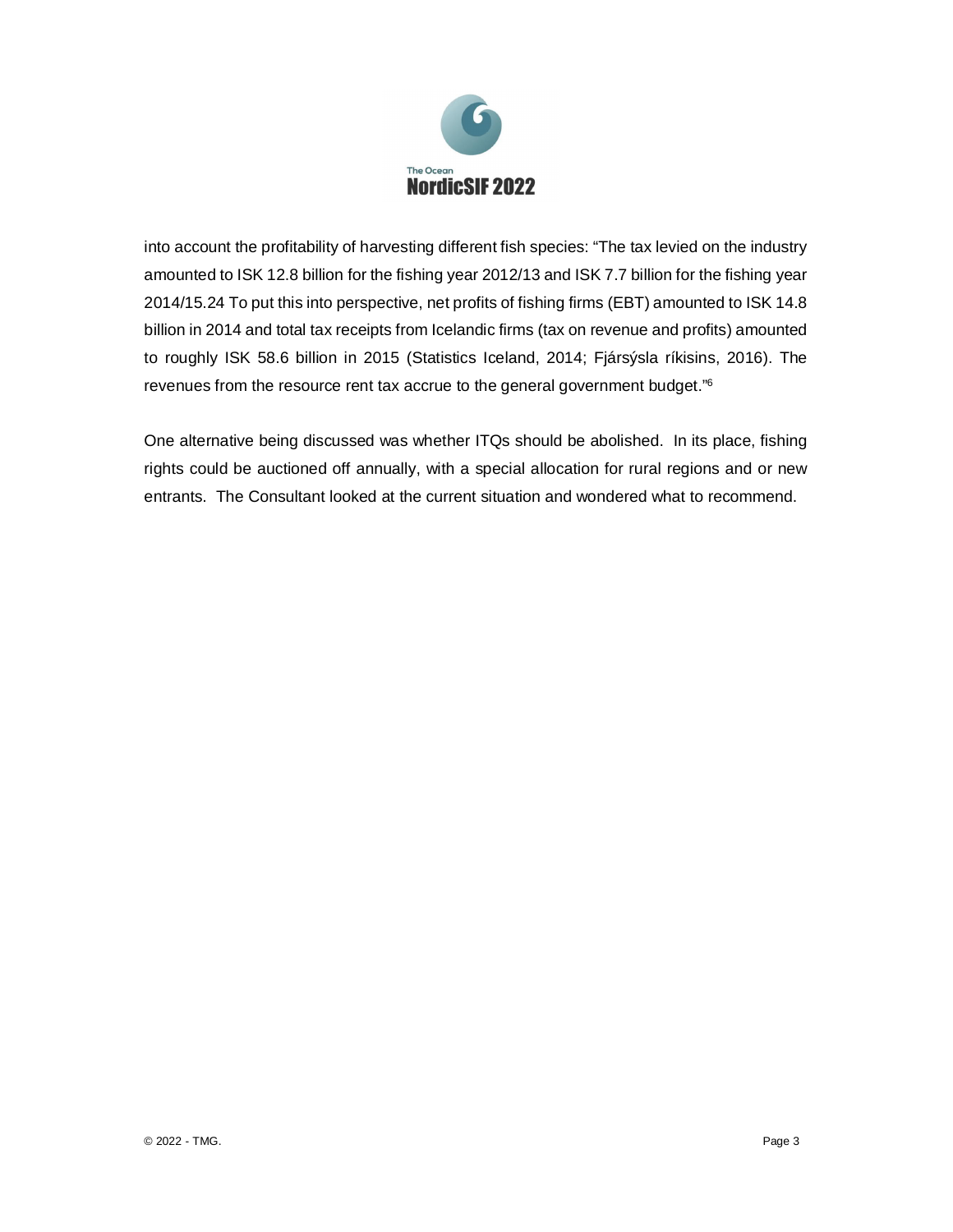

## **Exhibit 1 – Consolidation of the Icelandic Fishing Fleet and the Impact on Profitability**



Number of vessels in the Icelandic fishing fleet

https://www.oecd-ilibrary.org/sites/9789264269545-10 en/index.html?itemId=/content/component/9789264269545-10-en